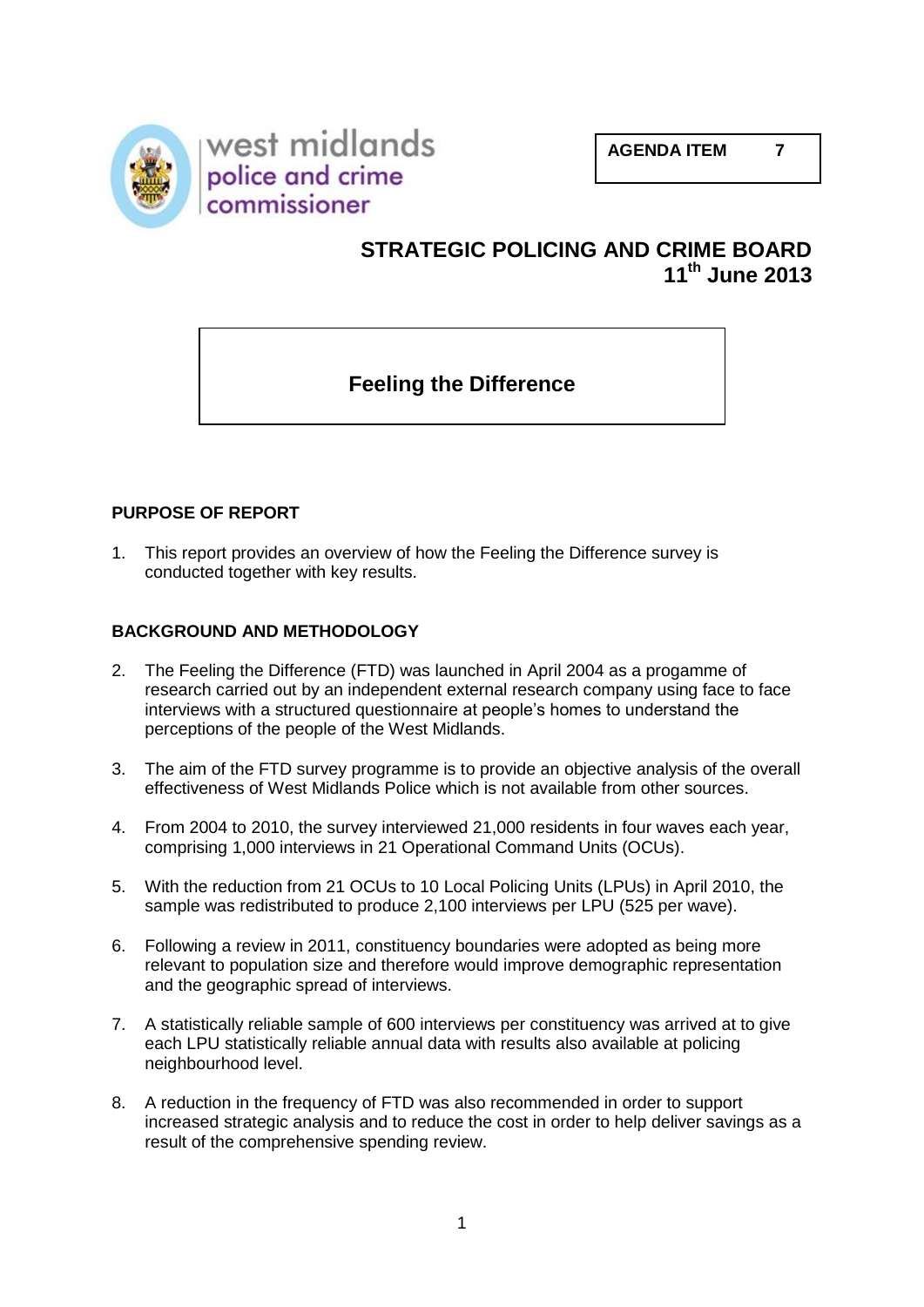- 9. The resulting recommended changes meant that it was possible to reduce the FTD survey to 16,800 interviews over two waves each year (8,400 interviews in each wave) with related reduction in costs. This was approved through the Force priority based budgeting (PBB) process.
- 10. The changes were adopted in Wave 31 of FTD, with interviews conducted during October and November 2011.
- 11. In February 2012 the FTD survey programme was retendered based on the changes noted above. As a result of the competitive tendering process BMG Research were appointed to carry out the survey
- 12. The new contractor carried out the Wave 32 interviews between May and July 2012.
- 13. An accepted risk of changing contractors and survey methodology is that some incompatibility in the results during the first wave compared to previous waves. This occurred during Wave 32 compared to the previous wave but has now stabilised for Wave 33 reporting.

#### **HEADLINE RESULTS**

14. The section below gives a summary of the Wave 33 results<sup>1</sup> compared to those for Wave  $32<sup>2</sup>$ 

| <b>Indicator</b>                                                                                   | Wave<br>32 | Wave<br>33 | $\frac{9}{6}$<br>Change |
|----------------------------------------------------------------------------------------------------|------------|------------|-------------------------|
| Feelings of safety during the day (% feeling safe)                                                 | 95%        | 97%        | $+2$                    |
| Feelings of safety after dark (% feeling safe)                                                     | 78%        | 78%        | $=$                     |
| The Police in this area make fair decisions<br>when dealing with local problems (% satisfied)      | 65%        | 70%        | $+5%$                   |
| How good a job do you think the police in this<br>neighbourhood are doing? (% good)                | 74%        | 76%        | $+2%$                   |
| Can be relied on to be there when you need<br>them (% agree)                                       | 79%        | 82%        | $+3%$                   |
| Treat everyone fairly regardless of who they<br>are (% agree)                                      | 83%        | 85%        | $+2%$                   |
| Can be relied on to deal with minor crimes (%<br>agree)                                            | 70%        | 71%        | $+1%$                   |
| Work with people in the community to improve<br>neighbourhoods (% agree)                           | 66%        | 66%        | $=$                     |
| Taking everything into account, I have<br>confidence in the police in this area (% agree)          | 81%        | 84%        | $+3%$                   |
| How good or poor are relations between<br>people in your neighbourhood and the police<br>$%$ good) | 69%        | 70%        | $+1%$                   |
| West Midlands Police force provide good value<br>for money (% agree)                               | 74%        | 77%        | $+3%$                   |
| Works hard to engage with local residents (%<br>agree)                                             | 64%        | 65%        | $+1%$                   |

 1 Interviews for Wave 33 took place from December 2012 to February 2013

<sup>2</sup> Wave 32 interviews took place between May 2012 and July 2012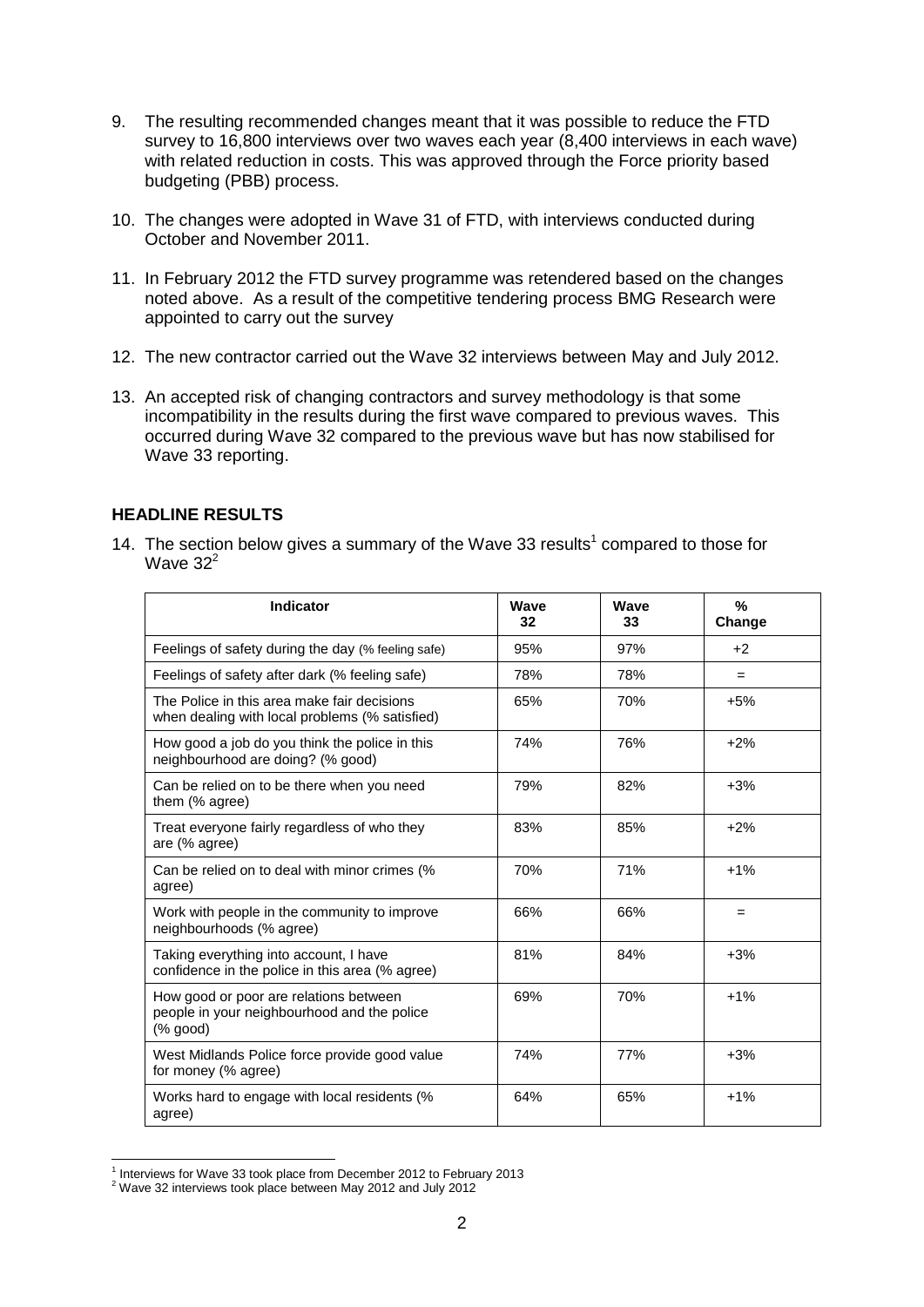15. The question in FTD that contributes to the Police and Crime Plan confidence milestone is the question, 'Taking everything into account, I have confidence in the police in this area'. As indicated in the headline results table above, this has shown an increase from 81% in Wave 32 to 84% in Wave 33.

.

16. The results by LPU shown below indicate that confidence is high at 84% in Solihull and Birmingham North but is 79% in Birmingham West and Central.

| Disagree<br><b>Agree</b>        |           |  |     |     |            |      |  |  |
|---------------------------------|-----------|--|-----|-----|------------|------|--|--|
|                                 | 0%<br>20% |  | 40% | 60% | 80%        | 100% |  |  |
| Wolverhampton [853]             |           |  | 80% |     | 13%        |      |  |  |
| Walsall [891]                   | 83%       |  |     |     | 12%        |      |  |  |
| Solihull [575]                  | 89%       |  |     |     | 8%         |      |  |  |
| Sandwell [1028]                 | 83%       |  |     |     | 11%        |      |  |  |
| Dudley [1070]                   | 85%       |  |     |     | 9%         |      |  |  |
| Coventry [887]                  | 82%       |  |     |     | 10%        |      |  |  |
| Birmingham West & Central [600] | 79%       |  |     |     | <b>17%</b> |      |  |  |
| Birmingham South [902]          | 86%       |  |     |     | 9%         |      |  |  |
| Birmingham North [614]          | 89%       |  |     |     | 7%         |      |  |  |
| Birmingham East [862]           | 81%       |  |     |     | 11%        |      |  |  |
| Force-wide [8282]               | 84%       |  |     |     | 11%        |      |  |  |
|                                 |           |  |     |     |            |      |  |  |

- 17. FTD explores the views of policing in the neighbourhood including how residents feel about the police.
- 18. Just over three quarters (76%) of residents surveys in FTD think the 'police do a good job' and a minority (9%) think they do a poor job.
- 19. The variations by LPU to 'police do a good job' are given in the table below:



20. The results are broken down by key demographic groups are shown below. The responses to FTD show that older residents are likely to hold positive views of the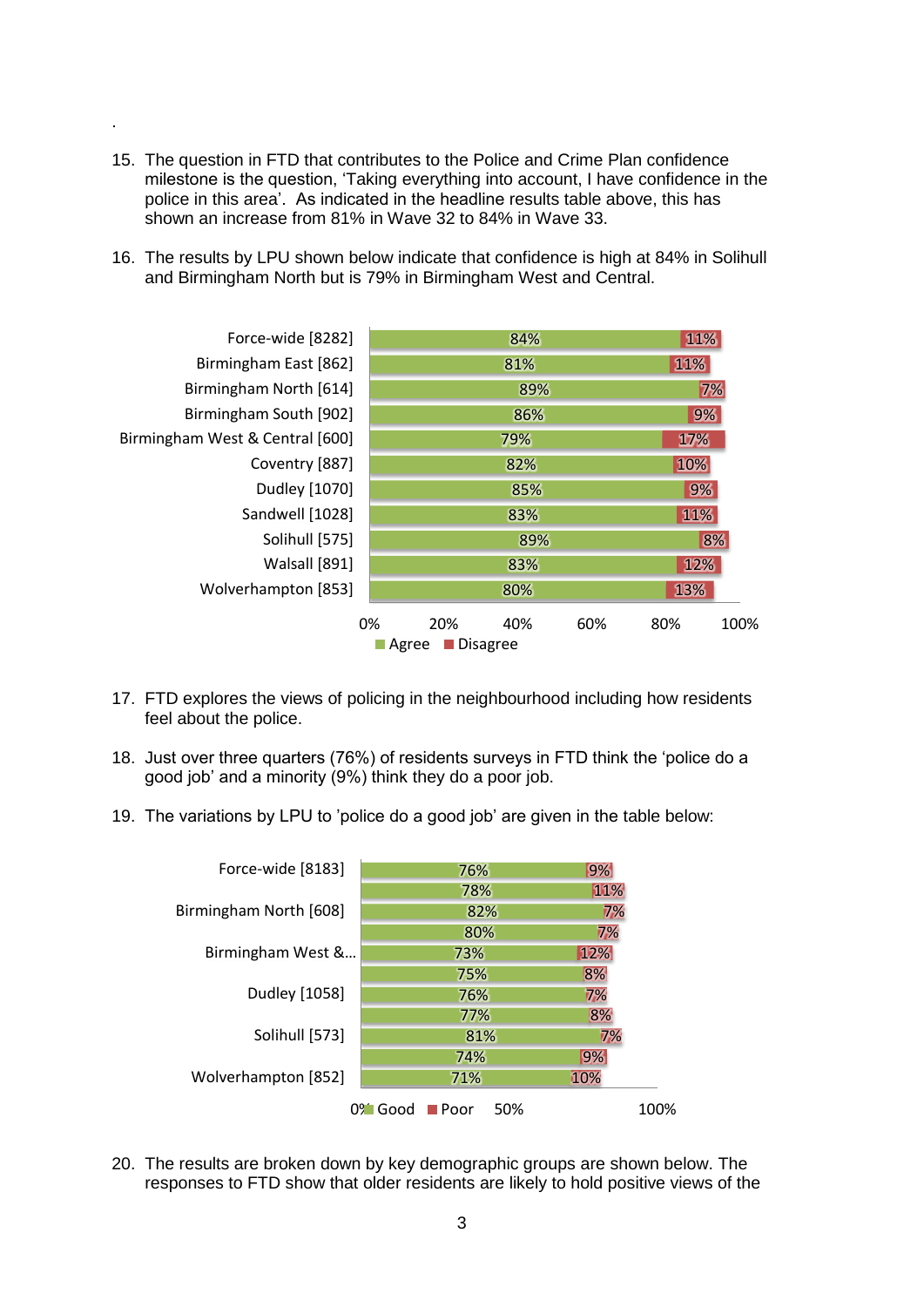police, with 80% of those over 65 and 78% between 55-64 saying the police do a good job. Whereas the comparable figures for the 25-34 and 35-44 age groups are 73% and 74% respectively.

21. Figures are also shown below for disability, ethnic origin, employment status and housing.

| Force-wide (8183)                |      |                     | 76% |     | 9%  |      |
|----------------------------------|------|---------------------|-----|-----|-----|------|
| Male (3990)                      |      |                     | 76% |     | 9%  |      |
| Female (4193)                    |      |                     | 77% |     | 8%  |      |
| 16-24 (1363)                     |      |                     | 78% |     | 8%  |      |
| 25-34 (1405)                     |      |                     | 73% |     | 9%  |      |
| 35-44 (1490)                     |      |                     | 74% |     | 10% |      |
| 45-54 (1192)                     |      |                     | 75% |     | 10% |      |
| 55-64 (1069)                     |      |                     | 78% |     | 8%  |      |
| $65+ (1607)$                     |      |                     | 80% |     | 6%  |      |
| With disability (1144)           |      |                     | 72% |     | 10% |      |
| No disability (6939)             |      |                     | 77% |     | 8%  |      |
| White (6251)                     |      |                     | 78% |     | 8%  |      |
| <b>Black (458)</b>               |      |                     | 75% |     | 10% |      |
| Asian (1231)                     |      |                     | 72% |     | 12% |      |
| Mixed (106)                      |      |                     | 70% |     | 10% |      |
| Other (76)                       |      |                     | 82% |     | 9%  |      |
| In employ. (3528)                |      |                     | 75% |     | 9%  |      |
| Not in employ. (Active) (772)    |      |                     | 73% |     | 10% |      |
| Not in employ. (Inactive) (3758) |      |                     | 78% |     | 8%  |      |
| Owned with or without a mortgage |      |                     | 77% |     | 8%  |      |
| Rented from council (1332)       |      |                     | 75% |     | 12% |      |
| Rented other (1809)              |      |                     | 76% |     | 8%  |      |
| Other (253)                      |      |                     | 77% |     | 11% |      |
|                                  | 0%   | 20%                 | 40% | 60% | 80% | 100% |
|                                  | Good | $\blacksquare$ Poor |     |     |     |      |

22. In order to understand what factors and issues are important in term of driving public attitudes, BMG have undertaken a 'key driver analysis' based on statistical analysis of residents ratings in the survey.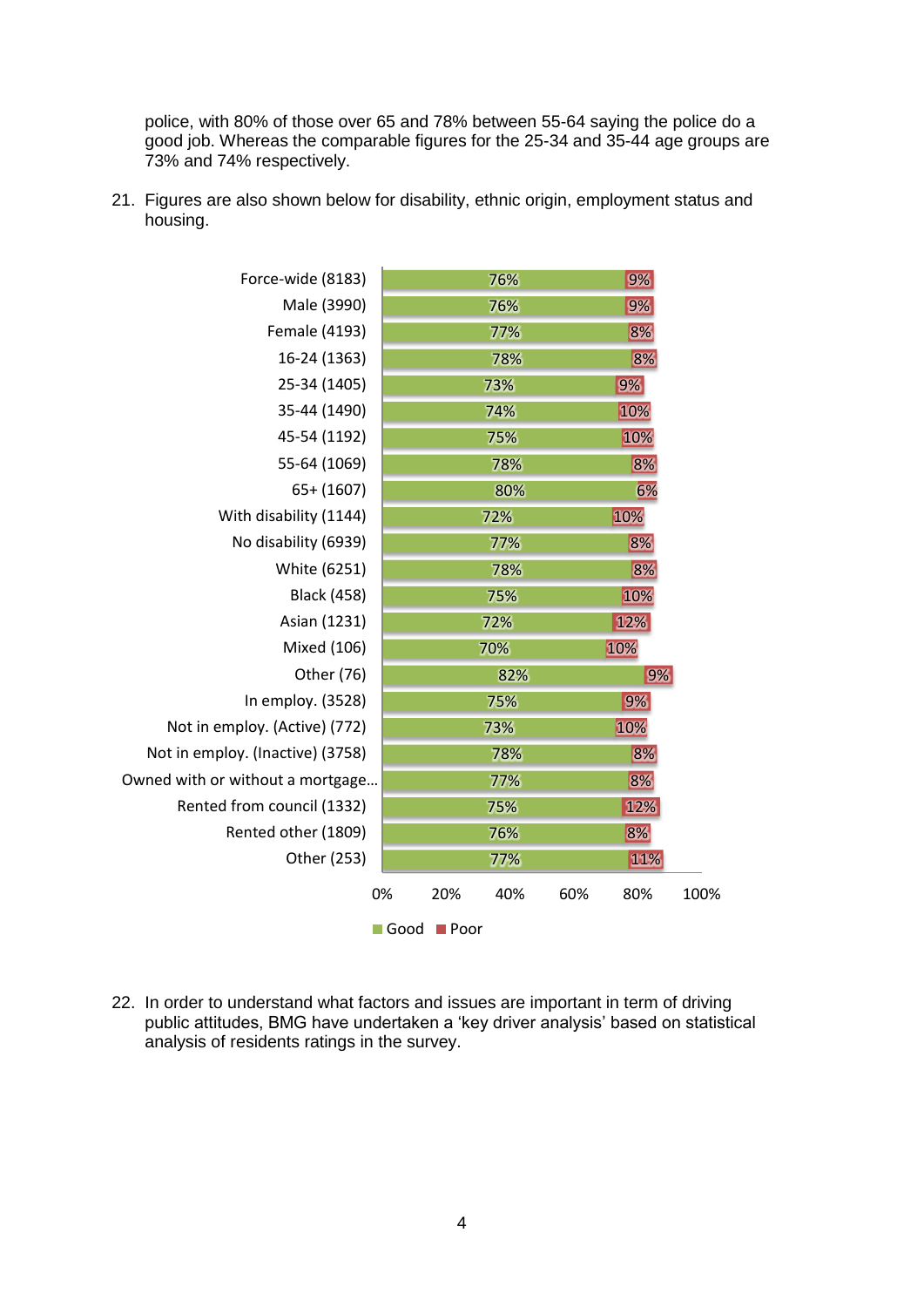23. The table below show the factors driving views of how good a job the police are doing.



- 24. The chart indicates that higher the figure produced by the analysis then the more important that driver is.
- 25. Having confidence in the police in the area at 2.18 is the biggest driver of the public's perception of how good or poor a job the police are doing.
- 26. The second and third key drivers relate to engagement with the local community, *'*deal with things that matter to the community' (2.00) and 'working with people in the community to improve the neighbourhood' (1.76).
- 27. This indicates that the Force needs to consider ways which will improve their presence in the community.

#### **TAKING THE RESULTS FORWARD**

- 28. A Confidence Task and Finish Group has been set up that will use the FTD results to identify opportunities to improve confidence.
- 29. All LPUs are being asked to develop improvement plans based on the key driver analysis mentioned above.
- 30. A specific piece of work is also underway where initiatives are being tested in specific areas of the Force and then monitored and measured to see understand what improvement is produced.